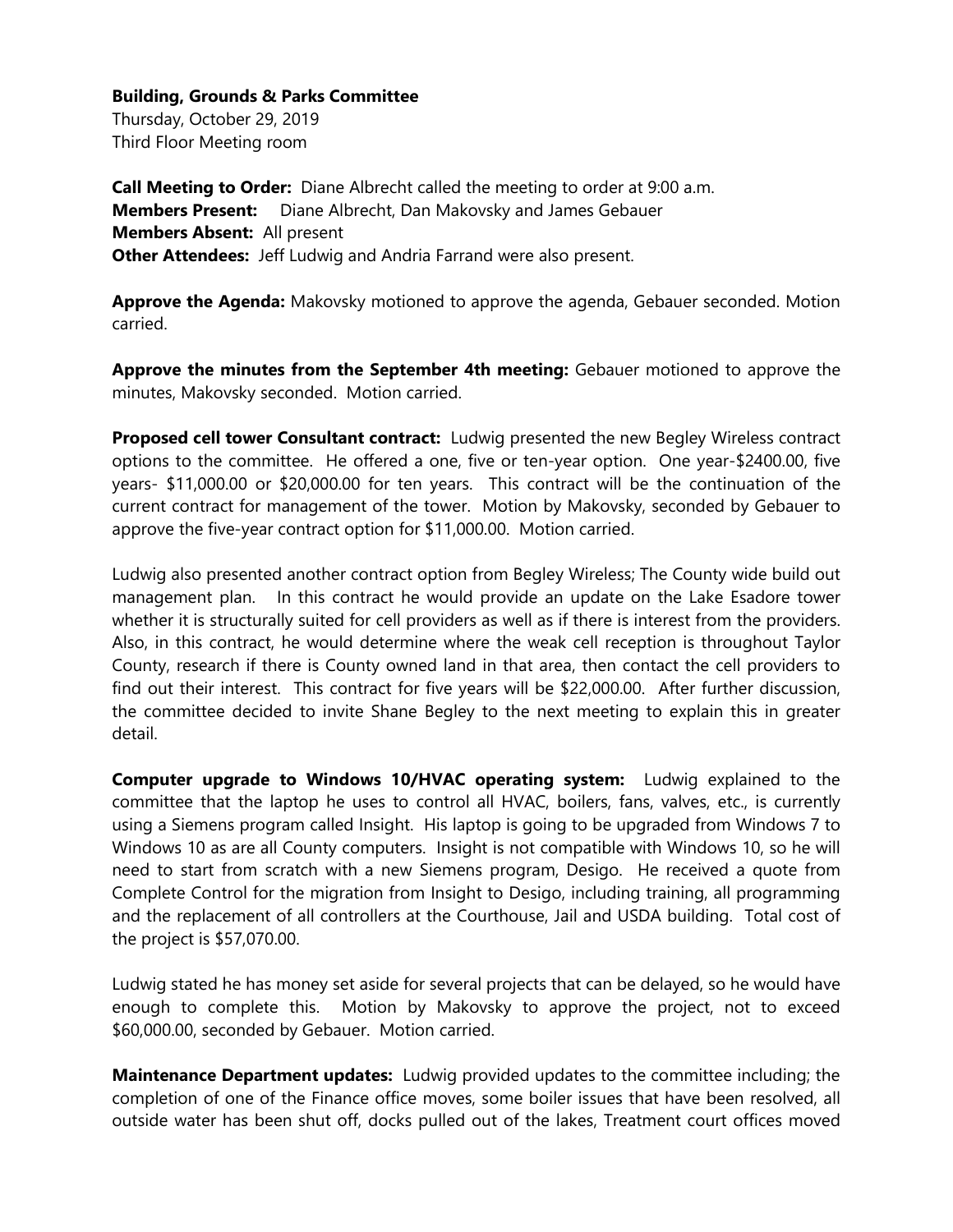from Human services to the old HR offices on the first floor and the floor in the hall and bathrooms at the Community Center will be done like the main floor was about four years ago. Ludwig also stated they are still down the lead maintenance man-Jody, and he will be out for several more weeks. His staff is spread very thin, but all are pulling together and doing a great job. Finally, he reported the new custodian, Audrey Metz is on board about a month now and working out very well.

**Adjourn the meeting:** Makovsky motioned to adjourn the meeting, Gebauer seconded. Motion carried. Meeting adjourned at 10:08 a.m.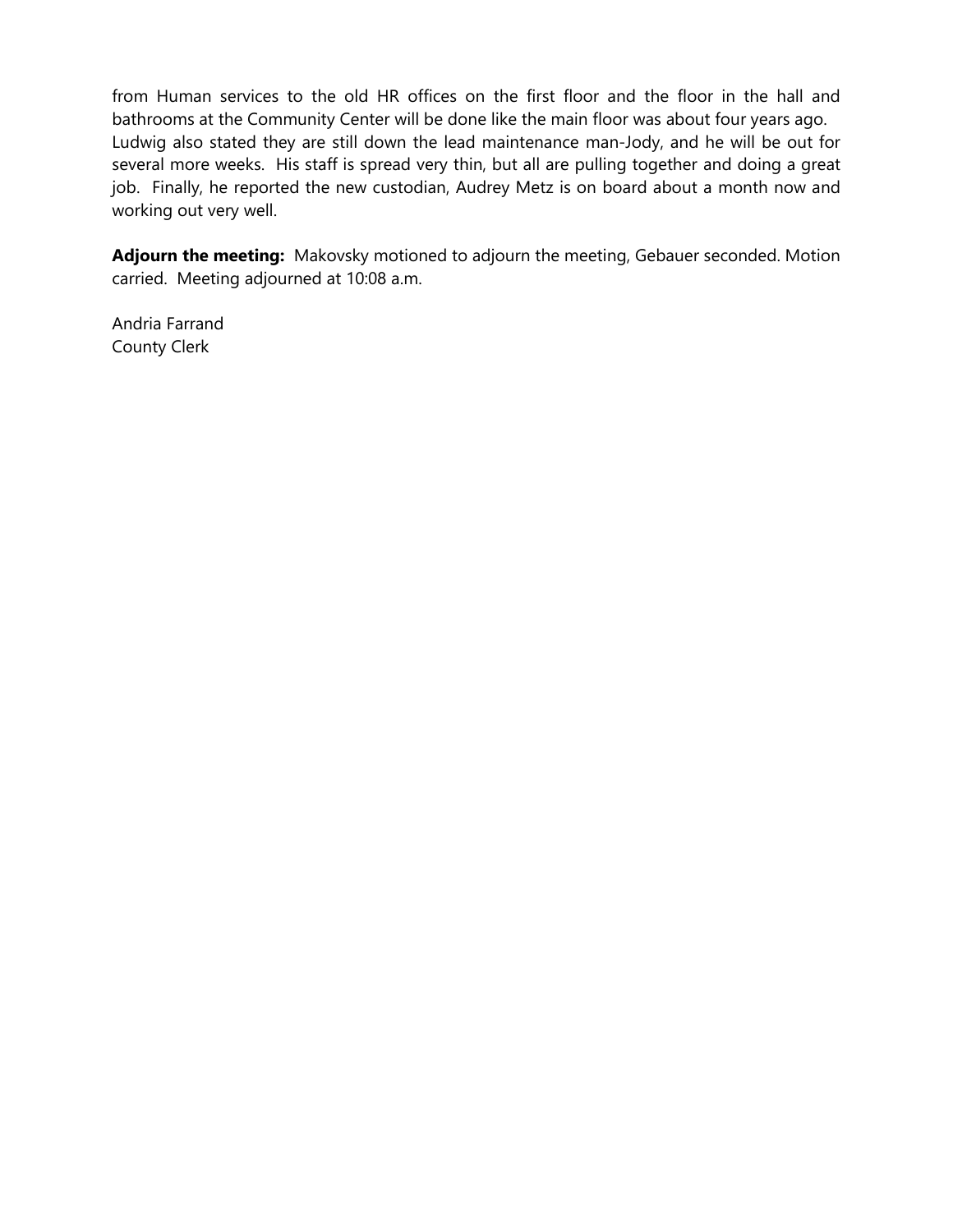Wednesday, September 4, 2019 Third Floor Meeting room

**Call Meeting to Order:** Diane Albrecht called the meeting to order at 9:02 a.m. **Members Present:** Diane Albrecht, Dan Makovsky and James Gebauer **Members Absent:** All present **Other Attendees:** Jeff Ludwig and Andria Farrand were also present.

**Approve the Agenda:** Makovsky motioned to approve the agenda, Gebauer seconded. Motion carried.

**Approve the minutes from the July 29th meeting:** Gebauer motioned to approve the meeting, Makovsky seconded. Motion carried.

**Approve the minutes from the August 8th meeting:** Makovsky motioned to approve the meeting, Gebauer seconded. Motion carried.

**Approve 2020 Buildings, Grounds and Parks Department budget:** Ludwig provided the committee a copy of his proposed 2020 budget and discussed it in detail. Makovsky motioned to approve the proposed budget, seconded by Gebauer. Motion carried.

**Update on custodial vacancy:** Ludwig stated there has been very little response to the ad for the custodian position. As a result, HR has expanded the search to include the Colby and Abbotsford shoppers. The deadline has also been extended.

**Public input and Maintenance Department updates:** Ludwig confirmed all the stone on the building that needed replacing has been replaced and sealed and will be sealed again before winter. The telescopic list has been received and the maintenance team is just waiting to be trained on it. Ludwig suggested the committee take a trip to all the county parks in the next few weeks to see all the improvements that have been made. A date will be set in early October.

**Adjourn the meeting:** Gebauer motioned to adjourn the meeting, Makovsky seconded. Motion carried. Meeting adjourned at 9:46 a.m.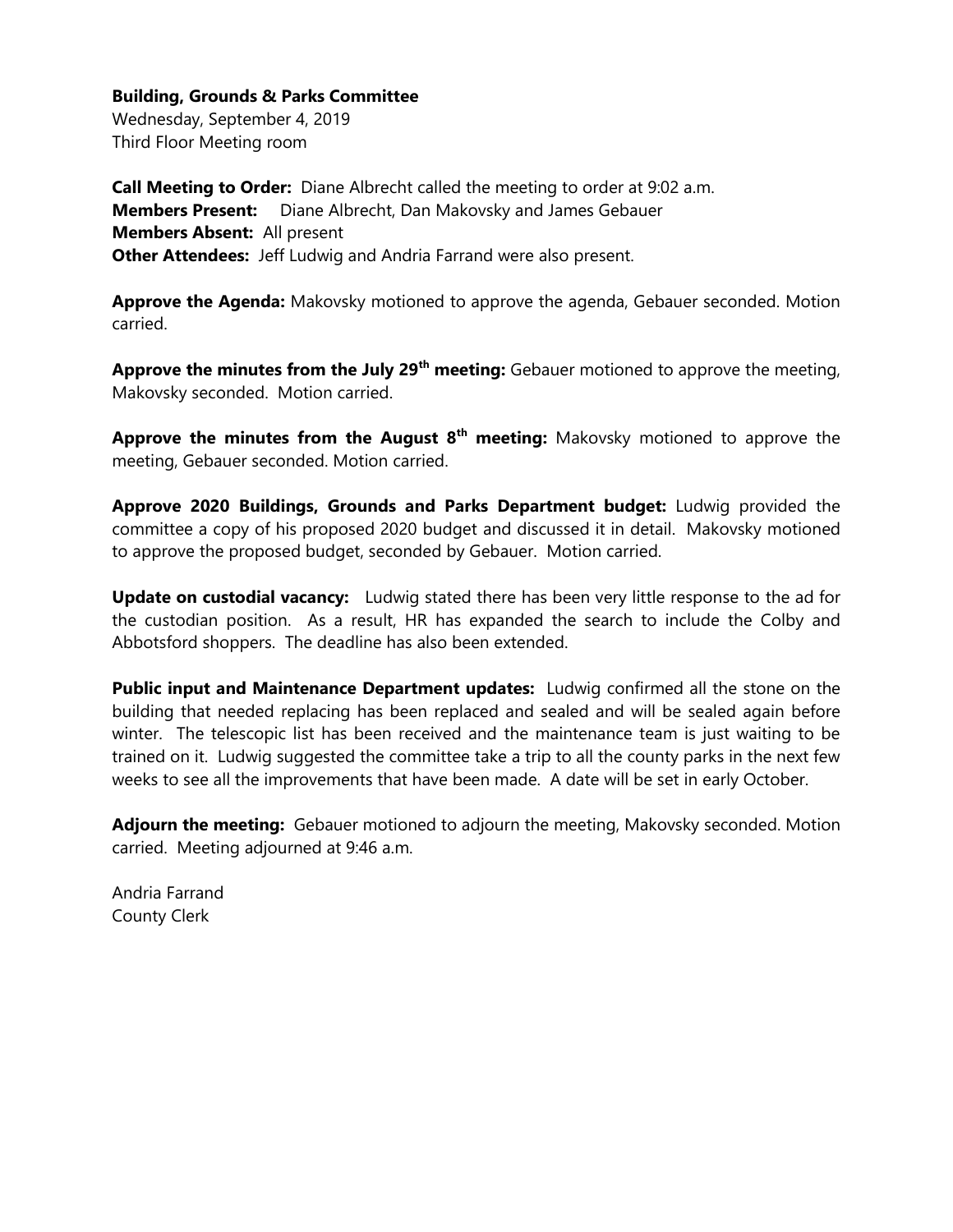Thursday August 8, 2019 Third Floor Meeting room

**Call Meeting to Order:** Diane Albrecht called the meeting to order at 9:01 a.m. **Members Present:** Diane Albrecht, Dan Makovsky and James Gebauer **Members Absent:** All present **Other Attendees:** Jeff Ludwig and Andria Farrand were also present.

**Approve the Agenda:** Makovsky motioned to approve the agenda, Gebauer seconded. Motion carried.

**Custodial vacancy:** Ludwig advised the committee that he has a custodian that gave his notice of retirement effective October 4, 2019. Ideally, he would like to hire someone that could train for a week or two with the current custodian. Makovsky made a motion to hire one replacement, Gebauer seconded. Motion carried.

**Adjourn the meeting:** Gebauer made a motion to adjourn the meeting. Seconded by Makovsky. Motion carried. Meeting adjourned at 9:47 a.m.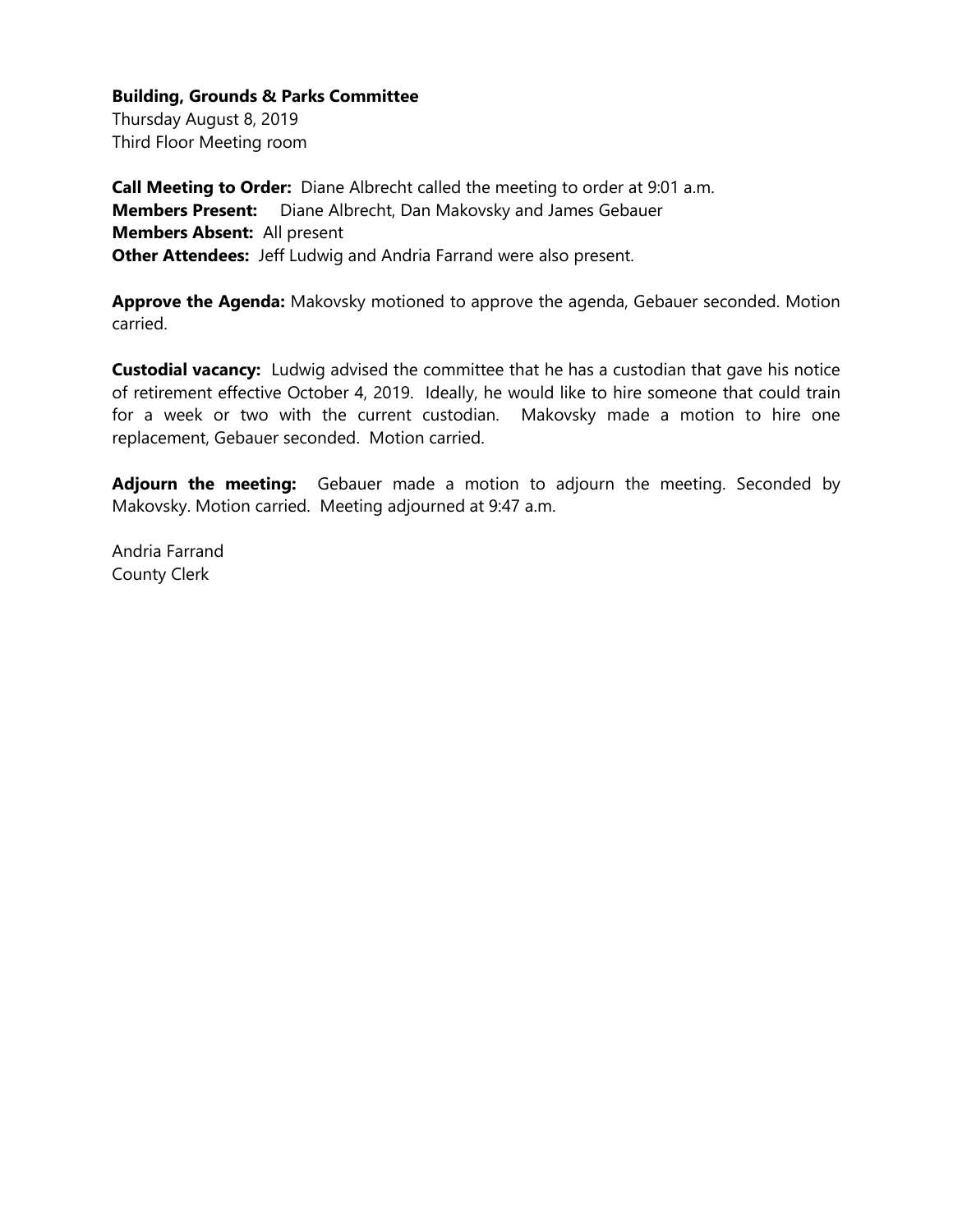Tuesday, July 29, 2019 Third Floor Meeting room

**Call Meeting to Order:** Diane Albrecht called the meeting to order at 9:00 a.m. **Members Present:** Diane Albrecht, Dan Makovsky and James Gebauer **Members Absent:** All present **Other Attendees:** Jeff Ludwig, Don Watson (Star News), Tim Hobl and Jacky Peterson were also present.

Approve the minutes: Makovsky motioned to approve the minutes, Gebauer seconded. Motion carried.

**Approve the Agenda:** Gebauer motioned to approve the agenda, Makovsky seconded. Motion carried.

**Winter Storage Fees:** Discussed raising the inside storage only (12' height limit) fee from \$7.00 to \$8.00 and \$8.00 to \$9.00 respectively. Makovsky motioned to approve the increase, Gebauer seconded. Motion carried.

**Fairground rental fees:** Gebauer motioned to keep fees as is and Makovsky seconded. Motion carried.

**UPS battery replacement:** Ludwig explained that the 48 batteries are 5 years old now and need replacing, stated it was one year overdue already. Explained they still are testing fine but could go at any time. Ludwig said the money was in the budget, Makovsky motioned to approve the purchase of new batteries and Gebauer seconded. Motion carried.

**Safety lift**: Ludwig explained the need for a Genie lift to use in the courthouse, jail, etc. with high ceilings that also can be compacted enough to be transported in the elevator to different levels and used outside, making it safer and quicker for maintenance employees to use instead of heavy scaffolding. States he has it in his budget. Motion by Makovsky to purchase the lift, seconded by Gebauer. Motion carried.

**Esadore tower:** Ludwig explain that the tower is not being used anymore, wondering what to do with it and a company called about purchasing one. Ludwig also asked if we could pay Shane Begley to do an assessment on it and evaluate cell service northeast of Medford. Begley is the consultant with the county's cell tower. The committee asked Ludwig to investigate Mr. Begley's assistance and possible Esadore tower sale. Motioned by Makovsky and seconded by Gebauer. Motion carried.

**Winter Sports Area:** Ludwig explained that the Tourism Committee has some thoughts on the use of Snow making equipment for the Winter Sports Area, stated he will be going to the next meeting to see what thoughts they have. After a lengthy discussion of the cost of various things needed before the acquisition of the machine and permits. Makovsky made a motion to table any action until Tourism goals are heard, Gebauer seconded. Motion carried.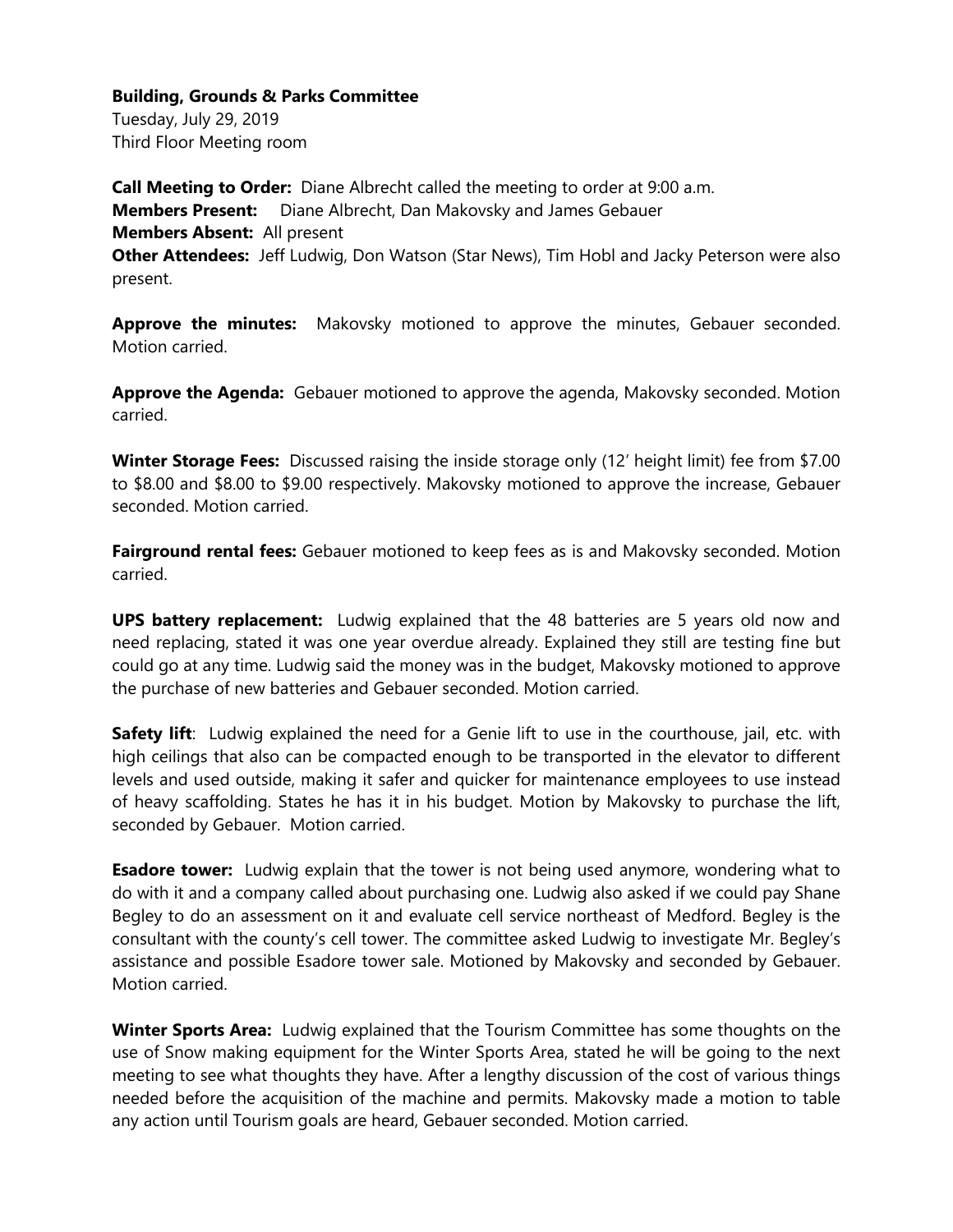**Public input and Maintenance Department updates:** Ludwig explained that fees from the boat launch and camping permits has been good and updates/repairs were made to Miller Dam and the Highway G sites as well as expanding the Diamond Lake parking lot with an added playground. Purchase of a new parks trailer. After June's crisis training it was found that a vault door mechanism needed repair and security issues were discussed with departments. During a recent power outage a few things were damaged, which Ludwig is checking on an insurance claim. A carpet was replaced in the Education building to a hard floor. Contract has been extended with the Federal building with researching the renovation requests. Tim Hobl gave an update of the fair.

**Adjourn the meeting:** Makovsky made a motion to adjourn the meeting. Seconded by Gebauer. Motion carried. Meeting adjourned at 10:45 a.m.

Jacky Peterson Deputy County Clerk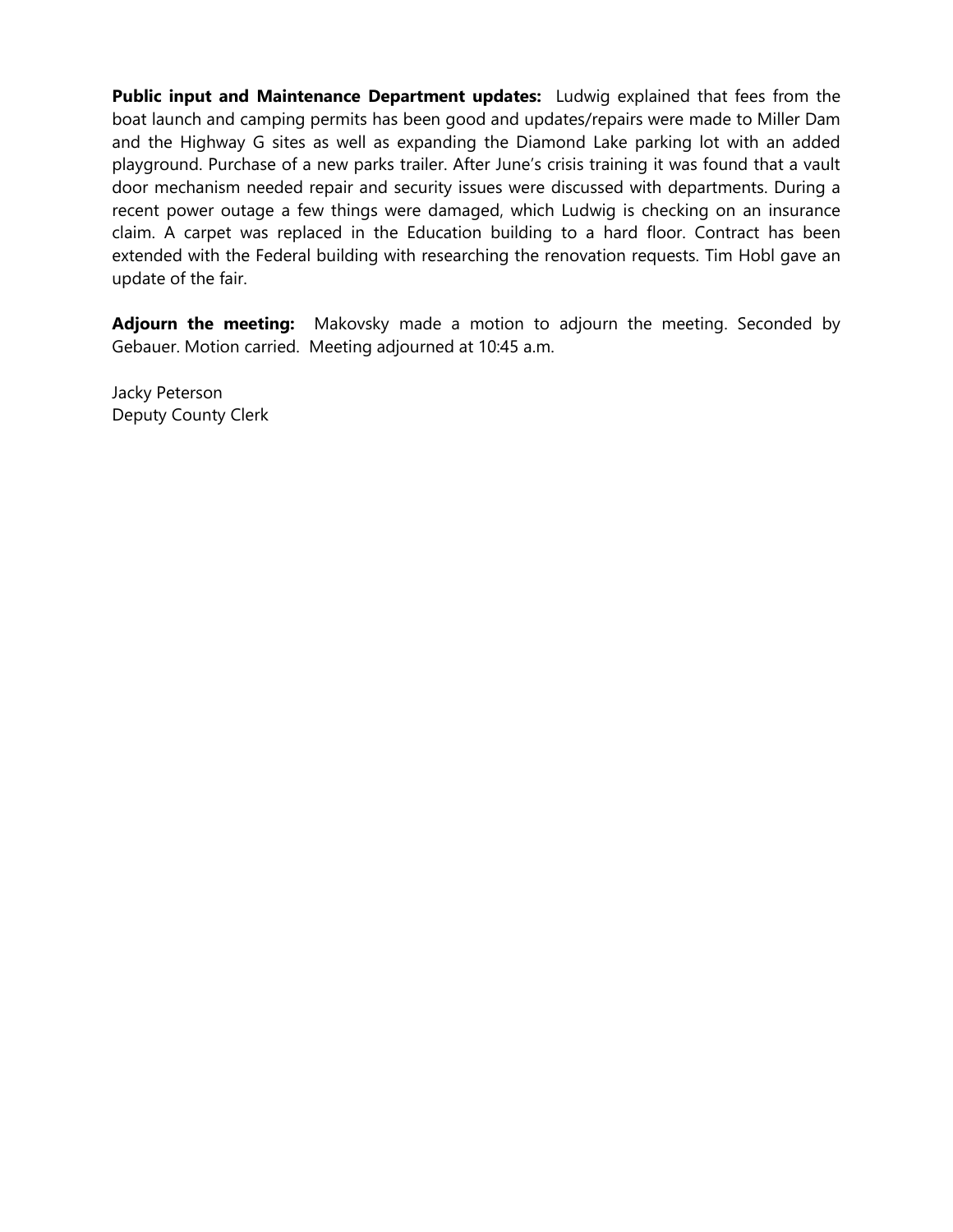Tuesday, March 12, 2019 Third Floor Meeting room

**Call Meeting to Order:** Diane Albrecht called the meeting to order at 9:30 a.m. **Members Present:** Diane Albrecht, Dan Makovsky and James Gebauer **Members Absent:** All present **Other Attendees:** Jeff Ludwig Brian Wilson (Star News) and Andria Farrand were also present.

**Approve the minutes:** Makovsky motioned to approve the minutes, Gebauer seconded. Motion carried.

**Approve the Agenda:** Gebauer motioned to approve the agenda, Makovsky seconded. Motion carried.

**Resolution adopting the Taylor County Outdoor Recreation Plan 2019-2023:** Gebauer motioned to approve the plan, Makovsky seconded. Motion carried.

**Update on the HVAC digital upgrade at the USDA service center:** Ludwig explained that both phases of the upgrade approved at the last meeting have been completed. He provided a demonstration of the system and his ability to now control and troubleshoot the system from his laptop. He can see the details of every room and every unit, allowing him to modify temperatures as needed as well as identify issues. He does receive an alert if there is an issue with any of the systems.

**Winter Sports Area:** Ludwig reported the hill is in great condition now, but unfortunately had a late start due to weather. The plan is to keep it open an extra weekend, depending again on the weather. New this year is a rule from the State of Wisconsin to perform an inspection every time the tow is started. The safety disconnects need to be tested and a log needs to be kept of each inspection. There also needs to be a training log created for those operating the tow. There have been several improvements to the chalet; the ground floor is now epoxy and will no longer need to be painted every year. They have also utilized the remaining tongue and groove lumber from the addition and are adding it to the lower level.

**2019 seasonal boat launch permit fee**: Ludwig explained this launch permit started as a seasonal pass for Miller Dam several years ago and last year it was expanded to include Chelsea Lake and Diamond Lake. It generates revenue to maintain the parking lots, boat launch, etc. Discussion continued about the fee and whether it was necessary to raise, but the committee agreed they wanted it to remain affordable for everyone to be able to enjoy the lakes. Motion by Gebauer to keep the seasonal pass fee at \$20.00, seconded by Makovsky. Motion carried.

**USDA service center lease agreement:** Ludwig stated the lease renewal packet is 139 pages and is asking for many more things than we are willing to accept; for example, they are requesting a 15-year lease, and renovations to the office space, etc. There are also concerns that we may need this space for our own County employees soon.